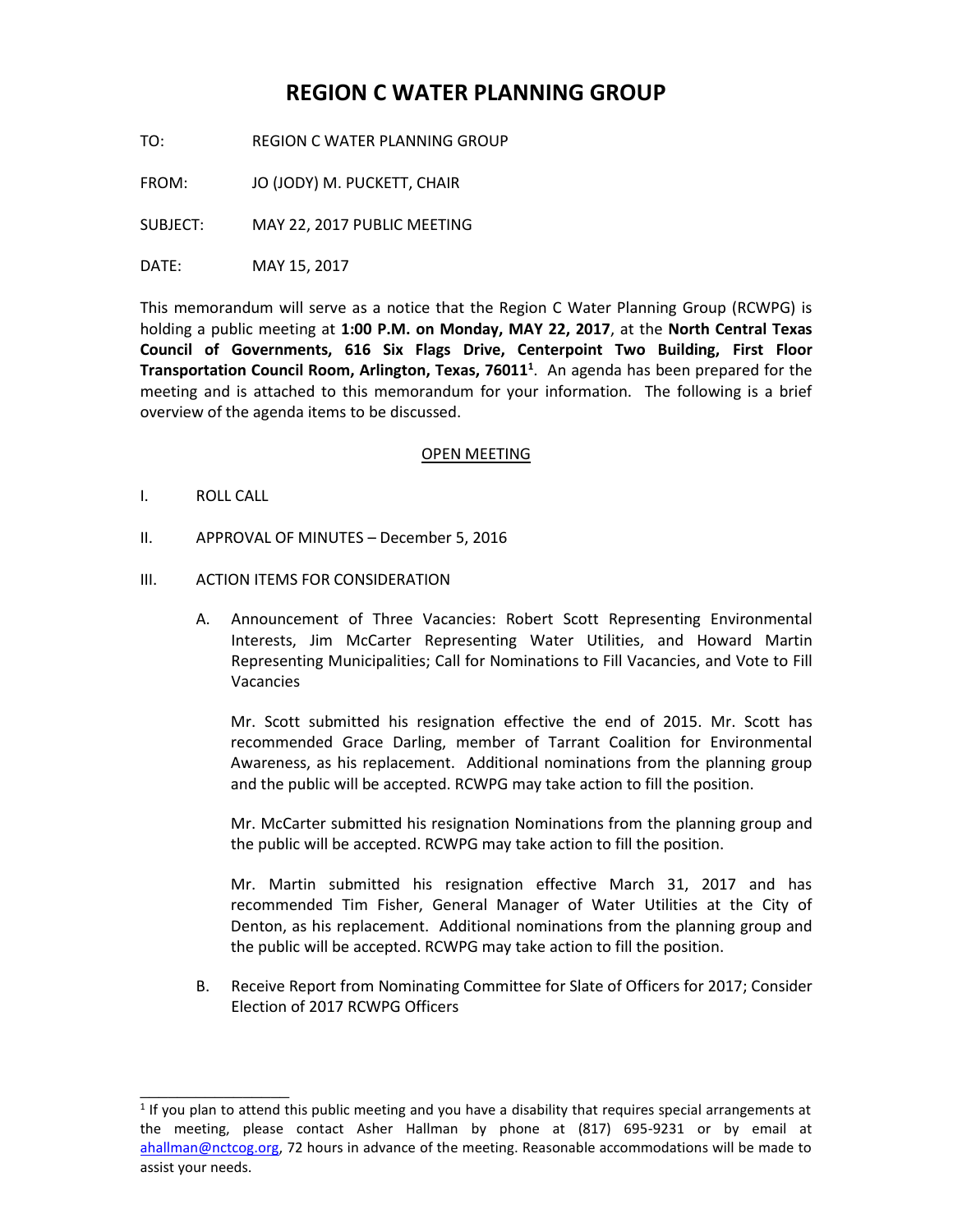The RCWPG Nominating Committee will present its recommendation for officers to serve during the calendar year 2017. The RCWPG will consider election of officers for the calendar year 2017.

C. Appoint Nominating Committee for Slate of Officers for 2018

The RCWPG may appoint a Nominating Committee to develop a recommendation for the 2018 slate of officers. Election of 2018 Slate of Officer will be at the next meeting of RCWPG (Fall 2017).

## IV. DISCUSSION ITEMS

- A. Review of Region C Water Planning Group roster of members and alternates
- B. Schedule
- C. Status of Contracts with TWDB, TRA, and consultants
- D. Proposed Region-Specific Scope for Task 4D Water Management Strategy Evaluation
- E. Water Management Strategies Review proposed criteria for evaluating WMSs
- F. Texas Water Development Board Draft Population and Municipal Demand **Projections**
- G. Texas Water Development Board Draft Mining Demand Projections
- H. Schedule for Approving Population and Demand Projections
- I. Potential additional Sub-consultants to Region C Team
- J. Newsletter articles
- K. Legislative Updates

## V. OTHER DISCUSSION

- A. Updates from the Chair
- B. Report from Regional Liaisons
- C. Report from Texas Water Development Board
- D. Report from Texas Department of Agriculture
- E. Report from Texas Parks and Wildlife Department
- F. Other Reports
- G. Confirm Date and Location of Next Meeting Potential Dates: Oct 2, Oct 9, Oct 23, or Oct 30, 2017, 1pm, NCTCOG, 616 Six Flags Drive, Centerpoint Two Building, First Floor Transportation Council Room, Arlington, Texas 76011
- H. Public Comments

## VI. ADJOURNMENT

The following items are enclosed with this memorandum:

- 1. RCWPG Agenda May 22, 2017
- 2. RCWPG Minutes December 5, 2016